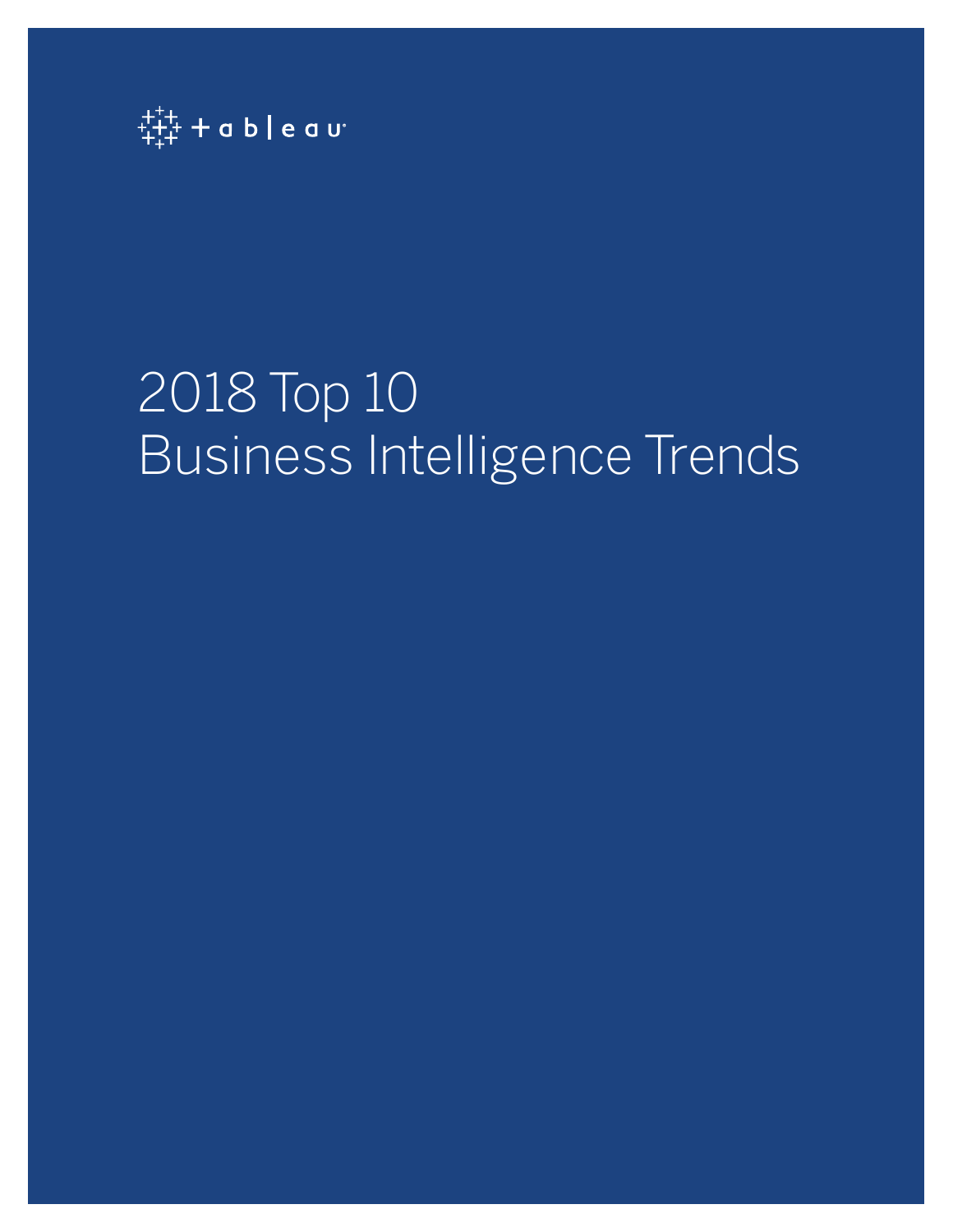# **Introduction**

The pace and evolution of business intelligence solutions means what's working now may need refining tomorrow. From natural language processing to the rise in data insurance, we interviewed customers and Tableau staff to identify the 10 impactful trends you will be talking about in 2018. Whether you're a data rockstar or an IT hero or an executive building your BI empire, these trends emphasize strategic priorities that could help take your organization to the next level.

1 Don't Fear AI 2 Liberal Arts Impact 3 Promise of NLP 4 Multi-Cloud Debate 5 Rise of the CDO 6 Crowd Sourced Governance 7 Data Insurance8 Data Engineer Role 9 Location IoT 10 Academics Investment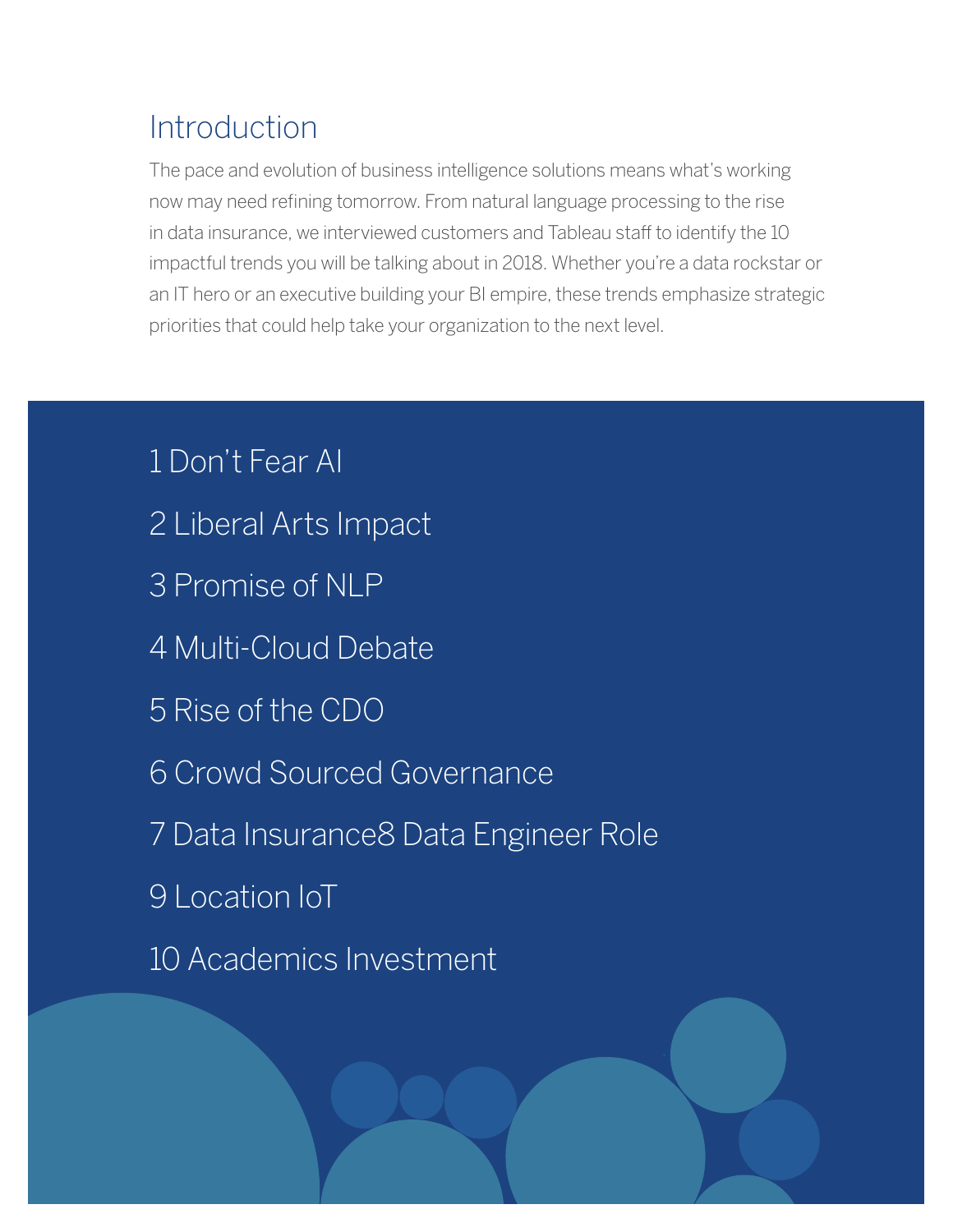#### 1 Don't Fear AI

#### How Machine Learning Will Enhance the Analyst

Popular culture is fueling a dystopian view of what machine learning can do. But while research and technology continue to improve, machine learning is rapidly becoming a valuable supplement for the analyst. In fact, machine learning is the ultimate assistant to the analyst.

Imagine needing to quickly look at the impact of a price change on a given product. To do this, you would run a linear regression on your data. Before Excel, R or Tableau, you had to do this all manually and the process took hours. Thanks to machine learning, you can now see the product's consumption in a matter of minutes, if not seconds. As an analyst, you don't need to do that heavy lifting, and you can move onto the next question—were the higher consumption months due to an extrinsic factor such as a holiday? Was there a new release? Was there news coverage influencing product purchase or awareness? What you're not thinking about is how you wish you could have spent more time perfecting your regression model.

# 66 Machine Learning helps you look under lots and lots of rocks when you need assistance getting an answer.

— RYAN ATALLAH, STAFF SOFTWARE ENGINEER

Machine learning's potential to aid an analyst is undeniable, but it's critical to recognize that it should be embraced when there are clearly defined outcomes. "Machine learning is not great when your data is subjective," says Andrew Vigneault, Staff Product Manager with Tableau. For example, when conducting a survey to customers about product satisfaction, ML cannot always pick up on qualitative words.

Additionally, the analyst needs to understand success metrics for the data to make sense of it in a way that is actionable. In other words, inputs into a machine don't make the outputs meaningful. Only a human can understand if the right amount of context has been applied—which means that machine learning cannot be done in isolation (without an understanding of the model and what inputs/outputs are being made).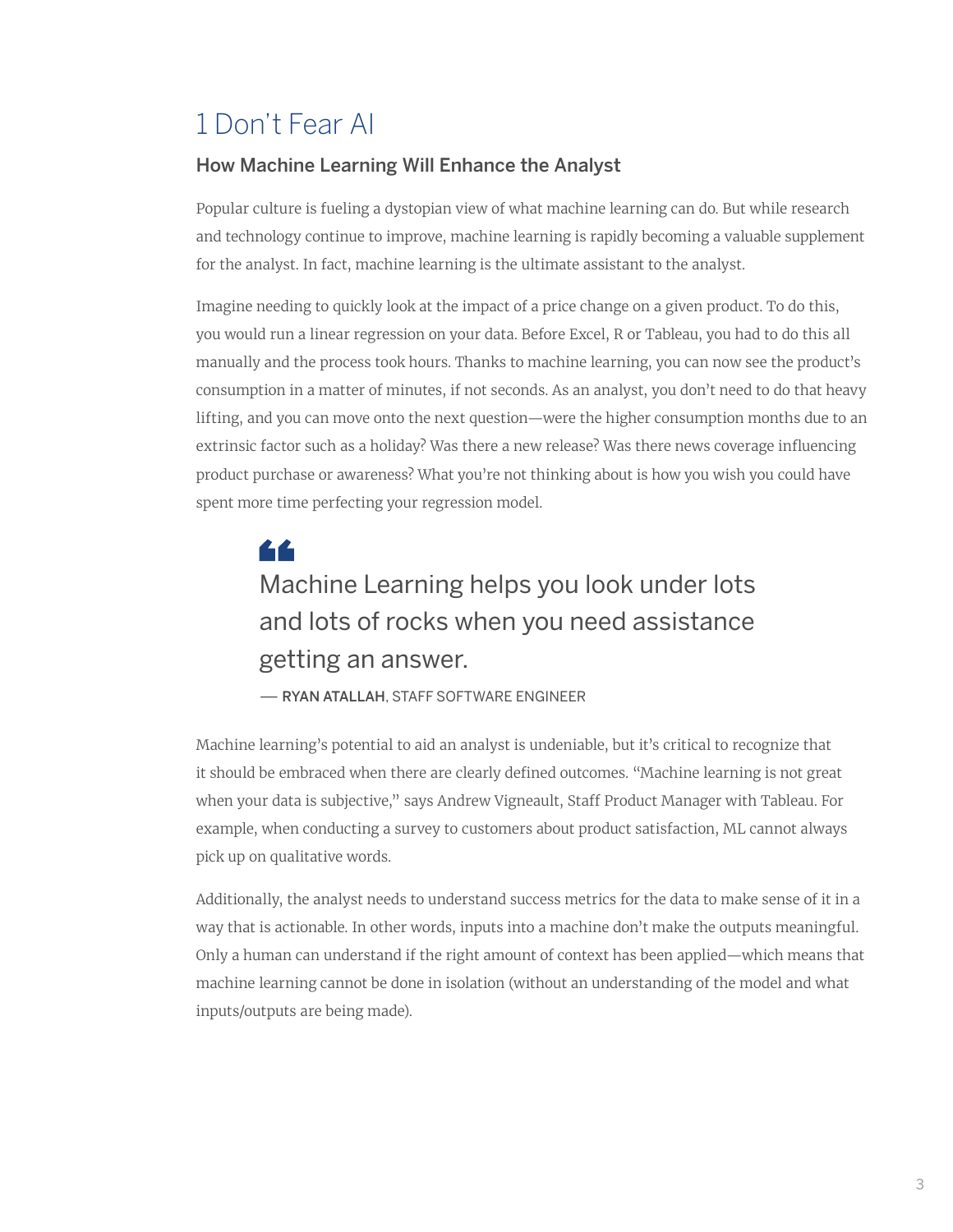While there might be concern over being replaced, machine learning will actually supercharge analysts and make them more efficient, more precise, and more impactful to the business. Instead of fearing machine learning technology, embrace the opportunities it presents.



machine learning systems to total \$46 billion by 2020.

motivator, creating 2.3 million jobs while eliminating only 1.8 million jobs. (Gartner)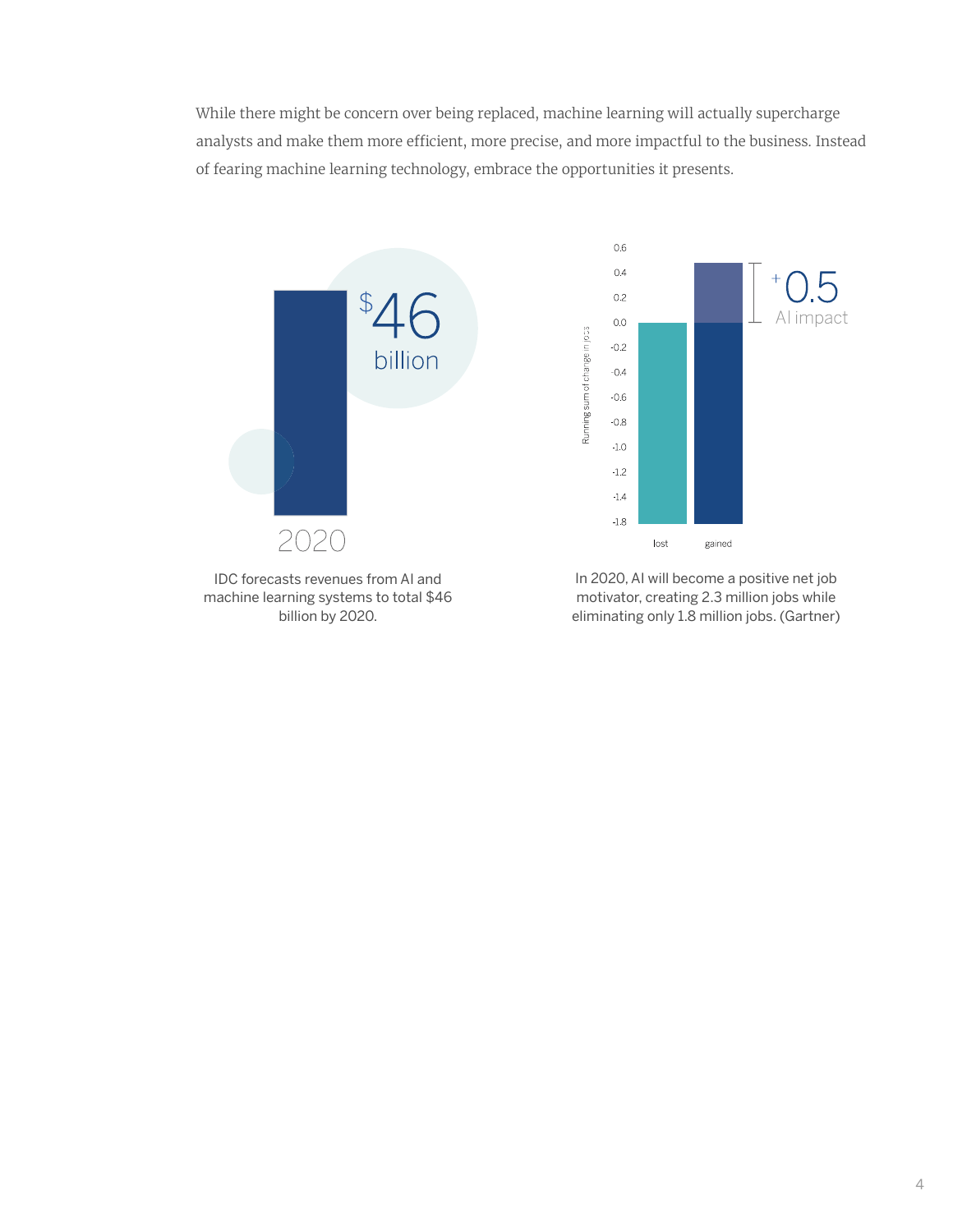### 2 Liberal Arts Impact

#### The Human Impact of Liberal Arts in the Analytics Industry

As the analytics industry continues to seek skilled data workers, and organizations look to elevate their analytics team, we may have had a plethora of talent at our fingertips all along. We are familiar with how art and storytelling has helped influence the data analytics industry. That doesn't come as a surprise. What comes as a surprise is how the technical aspects of creating an analytical dashboard, previously reserved for IT and power users, is being taken over by users who understand the art of storytelling—a skill set primarily coming from the liberal arts. Furthermore, organizations are placing a higher value on hiring workers who can use data and insights to affect change and drive transformation through art and persuasion, not only on the analytics itself.

As technology platforms become easier to use, the focus on tech specialties decreases. Everyone can play with data without needing to have the deep technical skills once required. This is where people with broader skills, including the liberal arts, come into the fold and drive impact where industries and organizations have a data worker shortage. As more organizations focus on data analytics as a business priority, these liberal arts data stewards will help companies realize that empowering their workforce is a competitive advantage.

Not only do we see a broad-base appeal to help hire a new generation of data-workers, we've also observed several instances where technology-based companies were led or heavily impacted by founders with a liberal arts education. This includes founders and executives from Slack, LinkedIn, PayPal, Pinterest and several other high-performing technology companies.

# 66

It takes a certain amount of skill to build a dashboard and to do analysis, but there's something that you can't teach—and that's the way you tell a story with the data.

- JENNY RICHARDS, DATA ARTIST, TABLEAU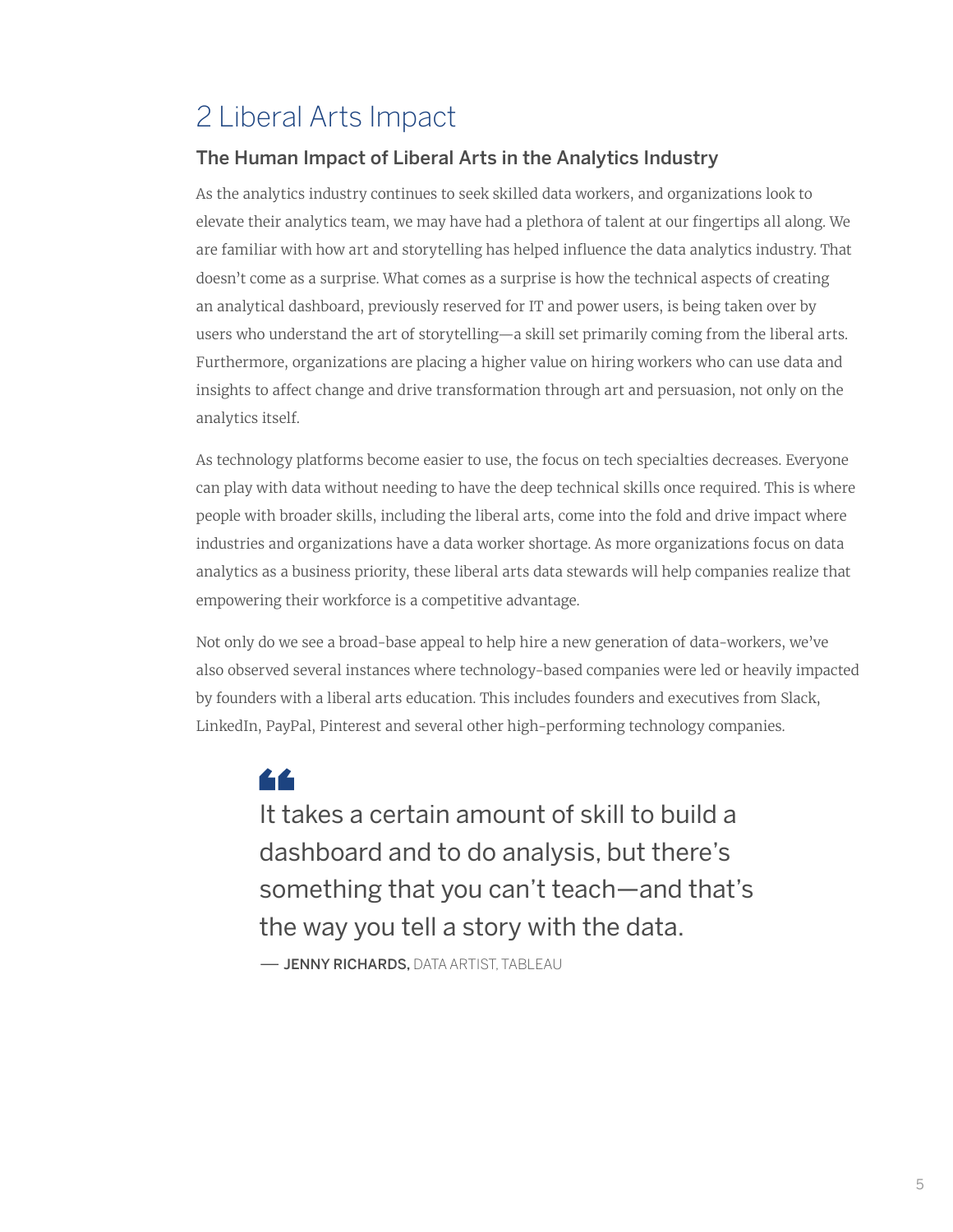One powerful example of bringing in the liberal arts to a technology company comes from Scott Hartley's recent book, "the Fuzzy and the Techie." Nissan hired a PhD anthropologist Melissa Cefkin to lead the company's research into human-machine interaction, and specifically the interaction between self-driving cars and humans. The technology behind self-driving vehicles has come a long way, but still faces hurdles when mixed human-machine environments persist. Using a four-way stop as an example, humans typically analyze situations on a case-by-case basis, making it nearly impossible to teach a machine. To help combat this scenario, Cefkin was tasked with leveraging her anthropology background to identify patterns in human behavior that can better teach these self-driving cars the patterns that humans follow, and in turn, communicate those back to the human riding in the car.

As analytics evolves to be more art and less science, the focus has shifted from simply delivering the data to crafting data-driven stories that inevitably lead to decisions. Organizations are embracing data at a much larger scale than ever before and the natural progression means more of an emphasis on storytelling and shaping data. The golden age of data storytelling is upon us and somewhere within your organization is a data storyteller waiting to uncover your next major insight.



Liberal arts grads are joining the tech workforce 10% more rapidly than technical grads. (LinkedIn)



One third of all Fortune 500 CEOs have liberal arts degrees. (Fast Company)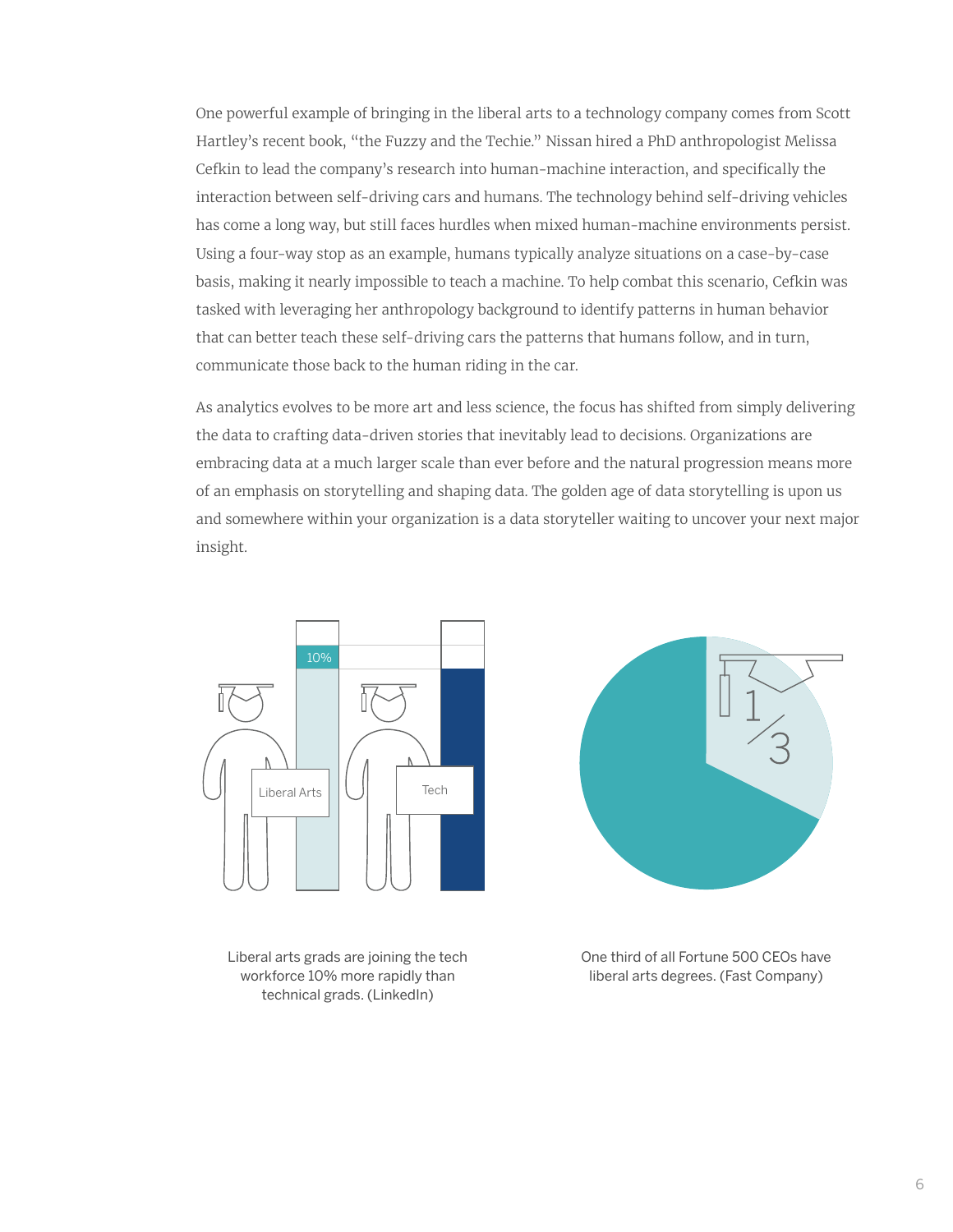### 3 The NLP Promise

#### The Promise of Natural Language Processing

2018 will see natural language processing (NLP) grow in prevalence, sophistication, and ubiquity. As developers and engineers continue to refine their understanding of NLP, the integration of it into unrealized areas will also grow. The rising popularity of Amazon Alexa, Google Home, and Microsoft Cortana have nurtured people's expectations that they can speak to their software and it will understand what to do. For example, by stating a command, "Alexa, play 'Yellow Submarine'," the Beatles' hit plays in your kitchen while making dinner. This same concept is also being applied to data, making it easier for everyone to ask questions and analyze the data they have at hand.

Gartner predicts by 2020 that 50 percent of analytical queries will be generated via search, NLP or voice. This means that suddenly it will be much easier for the CEO on the go to quickly ask his mobile device to tell him: "Total sales by customers who purchased staples in New York," then filter to "orders in the last 30 days," and then group by "project owner's department." Or, your child's school principal could ask: "What was the average score of students this year," then filter to "students in 8th grade," and group by "teacher's subject." NLP will empower people to ask more nuanced questions of data and receive relevant answers that lead to better everyday insights and decisions.

44 [NLP] can open analysts' eyes a little bit and gives them some self-assurance and some confidence in what they're able to do.

**— BRIAN ELROD**, DATA ANALYTICS LEAD, MORTGAGE INVESTORS GROUP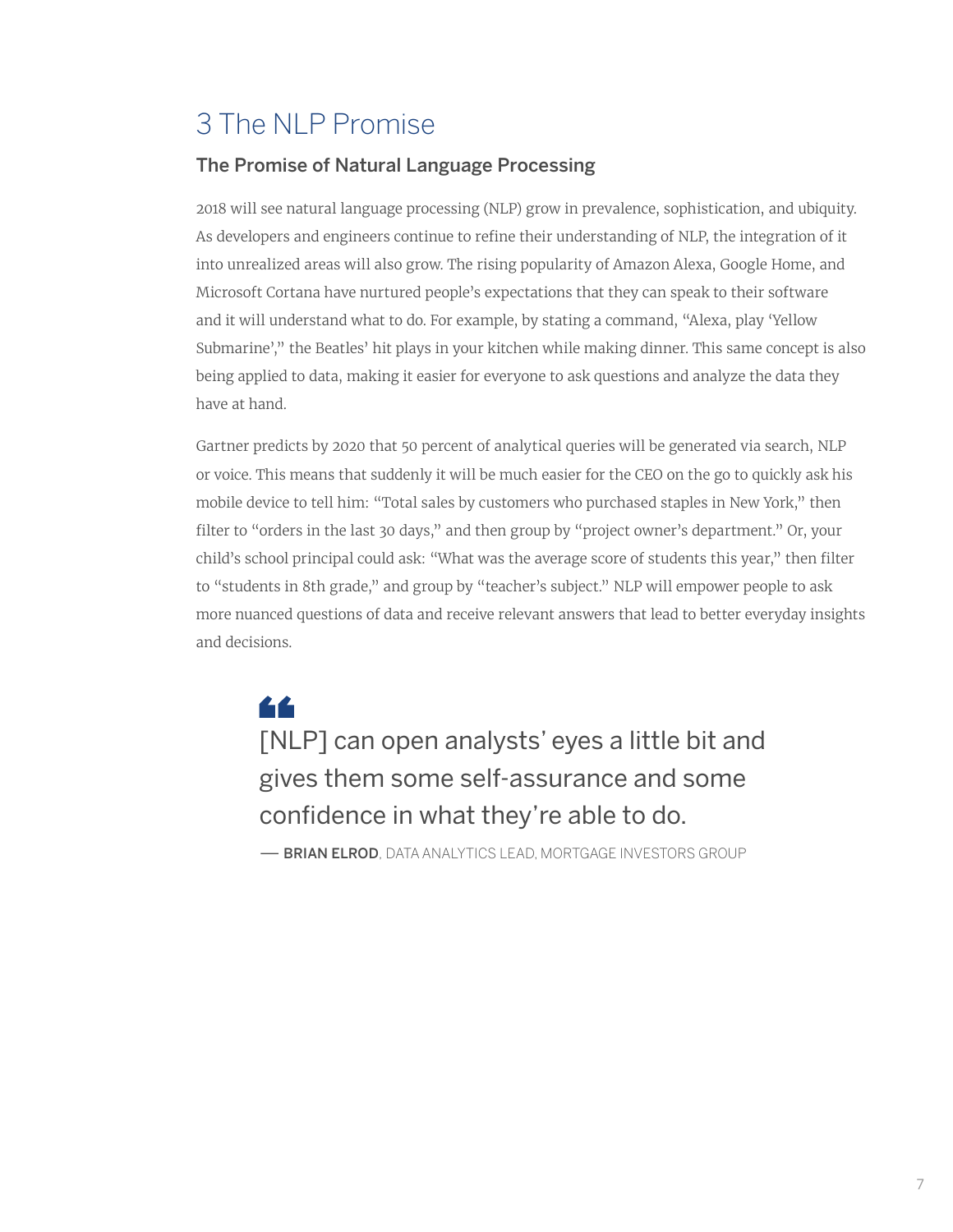Simultaneously, developers and engineers will make great strides in learning and understanding how people use NLP. They will examine how people ask questions, ranging from instant gratification ("which product had the most sales?") to exploration ("I don't know what my data can tell me—how's my department doing?"). As Ryan Atallah, Staff Software Engineer for Tableau, notes, "This behavior is very much tied to the context in which the question is being asked." If the end user is on their mobile, they are more likely to ask a question that generates instant gratification, whereas, if they are sitting at a desk looking at a dashboard, they're probably looking to explore and examine a deeper question.

The biggest analytics gains will come from understanding the diverse workflows that NLP can augment. As Vidya Setlur, Staff Software Engineer with Tableau also puts it, "Ambiguity is a hard problem," so understanding workflows becomes more important than the input of a specific question. When there are multiple ways of asking the same question of the data (e.g. "What sales rep had the most sales this quarter?" or "Who had the most sales this quarter?"), the end user doesn't wish to think about the "right" way to ask it, they just want the answer.

Consequently, the opportunity will arise not from placing NLP in every situation, but making it available in the right workflows so it becomes second nature to the person using it.



By 2019, 75% of workers whose daily tasks involve the use of enterprise applications will have access to intelligent personal assistants to augment their skills and expertise. (IDC)



By 2021, more than 50% of enterprises will be spending more per annum on bots and chatbot creation than traditional mobile app development. (Gartner)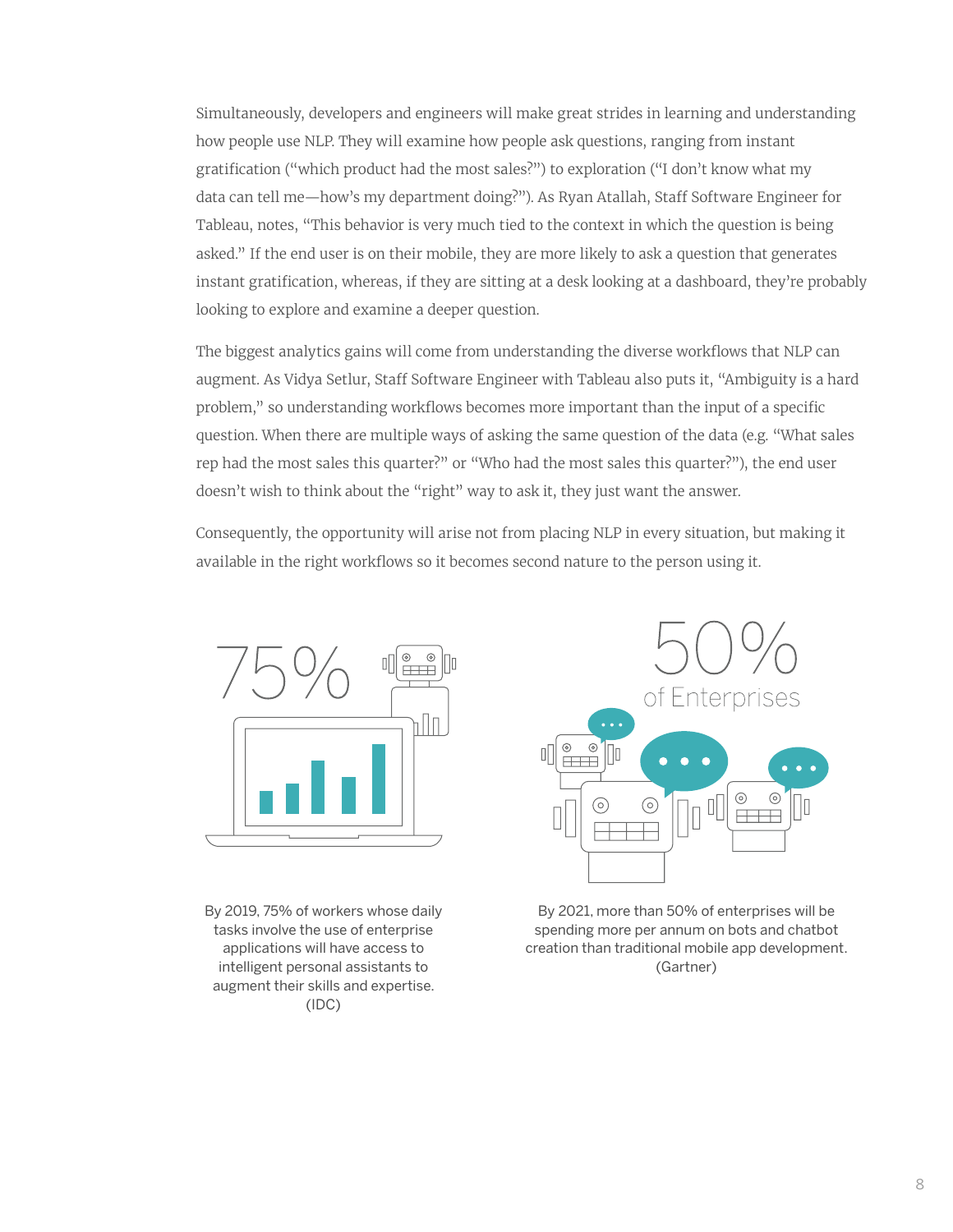### 4 The Debate for Multi-Cloud

#### The Debate for Multi-Cloud Rages On

If your organization is exploring and evaluating a multi-cloud strategy in 2018, you're not alone.

"There's a stampede of organizations moving their data to the cloud and moving their core applications," said Chief Product Officer Francois Ajenstat. "And whether it's a 'lift and shift' or a re-platforming, we see customers adopting the cloud at a much faster rate than ever."

According to a recent Gartner study, "a multi-cloud strategy will become the common strategy for 70 percent of enterprises by 2019, up from less than 10 percent today." Customers are growing sensitive about being locked into a single legacy software solution that doesn't match their future needs. However, switch and migrations have become relatively easier with similar APIs and the use of open standards like Linux, Postgres, MySQL, and others.

It's likely your organization is also evaluating how data centers are designed and run. Your IT department is evaluating hosting environments based on risk, complexity, speed and cost—all factors that increase the difficulty in finding one, single solution for your organization's needs.

Evaluating and implementing a multi-cloud environment can help determine who provides the best performance and support for your situation. According to the Boston Herald, GE re-aligned its cloud hosting strategy to leverage both Microsoft Azure and Amazon Web Services, with the intention to understand the best performing hosting environment and see which contract provides the lowest cost to pass to their customers.



This multi-cloud or hybrid cloud strategy is becoming increasingly important to help reduce risk and provide more choice and flexibility for customers.

**— FRANCOIS AJENSTAT.** CHIEF PRODUCT OFFICER. TABLEAU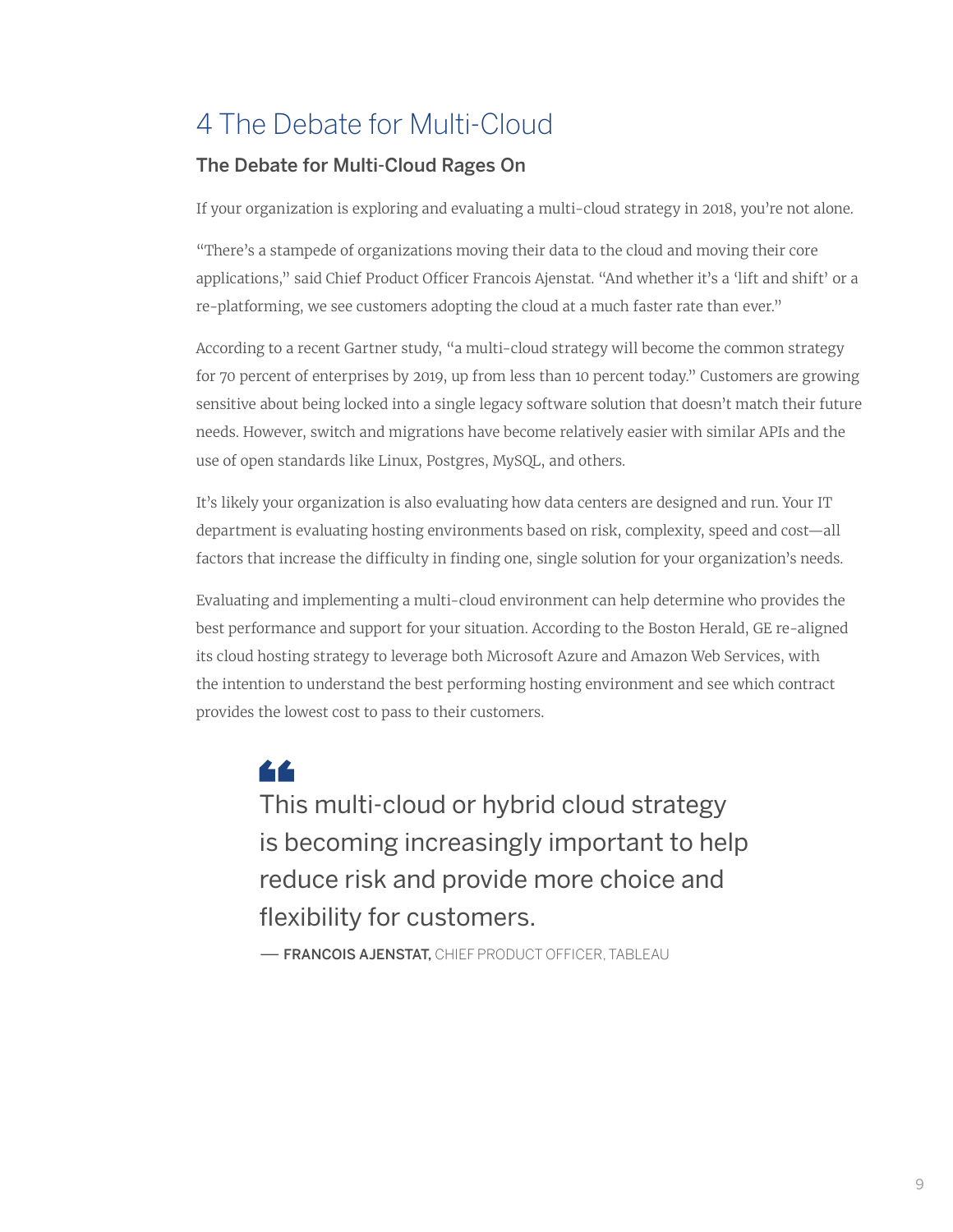But the multi-cloud trend doesn't come without a healthy awareness of the merits and challenges of moving to this type of environment. While flexibility is a plus, a multi-cloud environment increases overhead cost from splitting your organization's workloads across multiple providers. And a multi-cloud environment forces an internal developer team to learn multiple platforms and have additional governance processes in place, depending on the different environments they have to support.

Additionally, a multi-cloud strategy could potentially diminish the buying power of a company or organization. If a company is splitting what they buy across multiple providers, it will hurt their volume discounts. This creates a model where a company is buying less at a worse price.

Surveys and stats, such as the Gartner data-point above, indicate multi-cloud adoption is on the rise. However, it doesn't indicate how much of a given platform was adopted. In many multi-cloud cases, organizations are using one provider for most of their needs and very little for others. But most of these use cases fall on implementing a second cloud hosting environment as a backup in case of incompetency or failure of the main cloud hosting environment.

While the rise of multi-cloud adoption in 2018 is on the rise, organizations will have to maneuver through the nuance of assessing whether their strategy measures how much of each cloud platform was adopted, internal usage, and the workload demands and implementation costs.



70% of enterprises will be implementing a multi-cloud strategy by 2019. (Gartner)

74% of Tech Chief Financial Officers say cloud computing will have the most measurable impact on their business in 2017. (Forbes)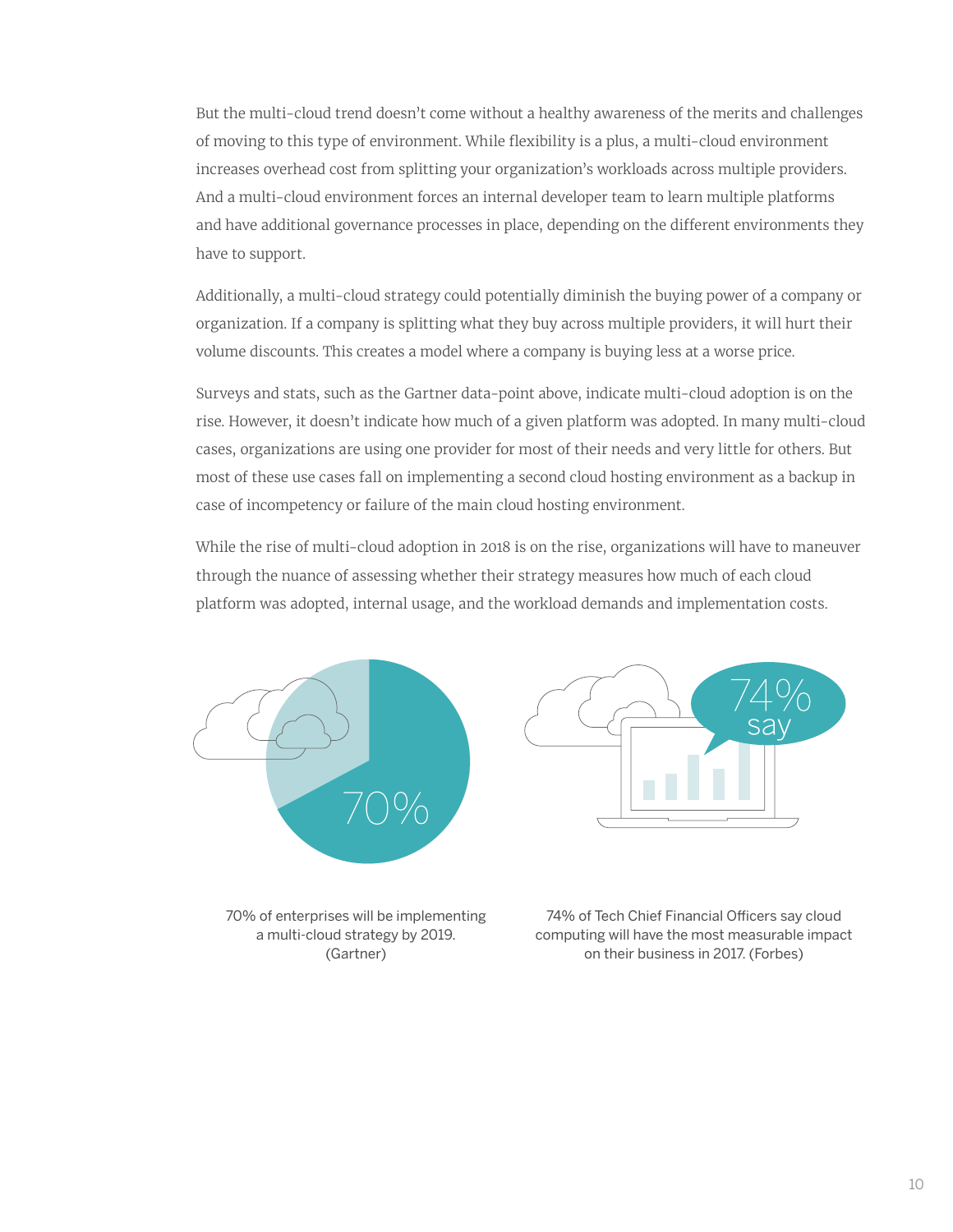### 5 Rise of the CDO

#### Rise of the Chief Data Officer

Data and analytics are becoming core to every organization. That is undebatable. As organizations evolve, they're prioritizing a new level of strategic focus and accountability regarding their analytics.

Historically, most business intelligence efforts were assigned to the Chief Information Officer (CIO), who oversaw standardizing, consolidating, and governing data assets across the organization, which needed consistent reporting. This put BI initiatives (data governance, building analytical models, etc.) in competition with other strategic initiatives (such as IT architecture, system security, or network strategy) under the purview of the CIO—and often inhibited the success and impact of BI.

In some cases, a gap between the CIO and the business has formed due to speed to insight versus security and governance of the data. So to derive actionable insights from data through analytics investments, organizations are increasingly realizing the need for accountability in the C-Suite to create a culture of analytics. For a growing number of organizations, the answer is appointing a Chief Data Officer (CDO) or Chief Analytics Officer (CAO) to lead business process change, overcome cultural barriers, and communicate the value of analytics at all levels of the organization. This allows the CIO to have a more strategic focus on things such as data security.

### 66 My job is to bring tools and technologies and empower the team.

**- PETER CREGGER, CHIEF DATA OFFICER, FNI** 

The fact that CDO's and/or CAO's are being appointed and assigned accountability for business impact and improved outcomes, also demonstrates the strategic value of data and analytics in modern organizations. There is now a proactive conversation at the C-level about how to deploy an analytics strategy. Instead of waiting for requests for a particular report, CDO's are asking, "How can we anticipate or quickly adapt to business requests?"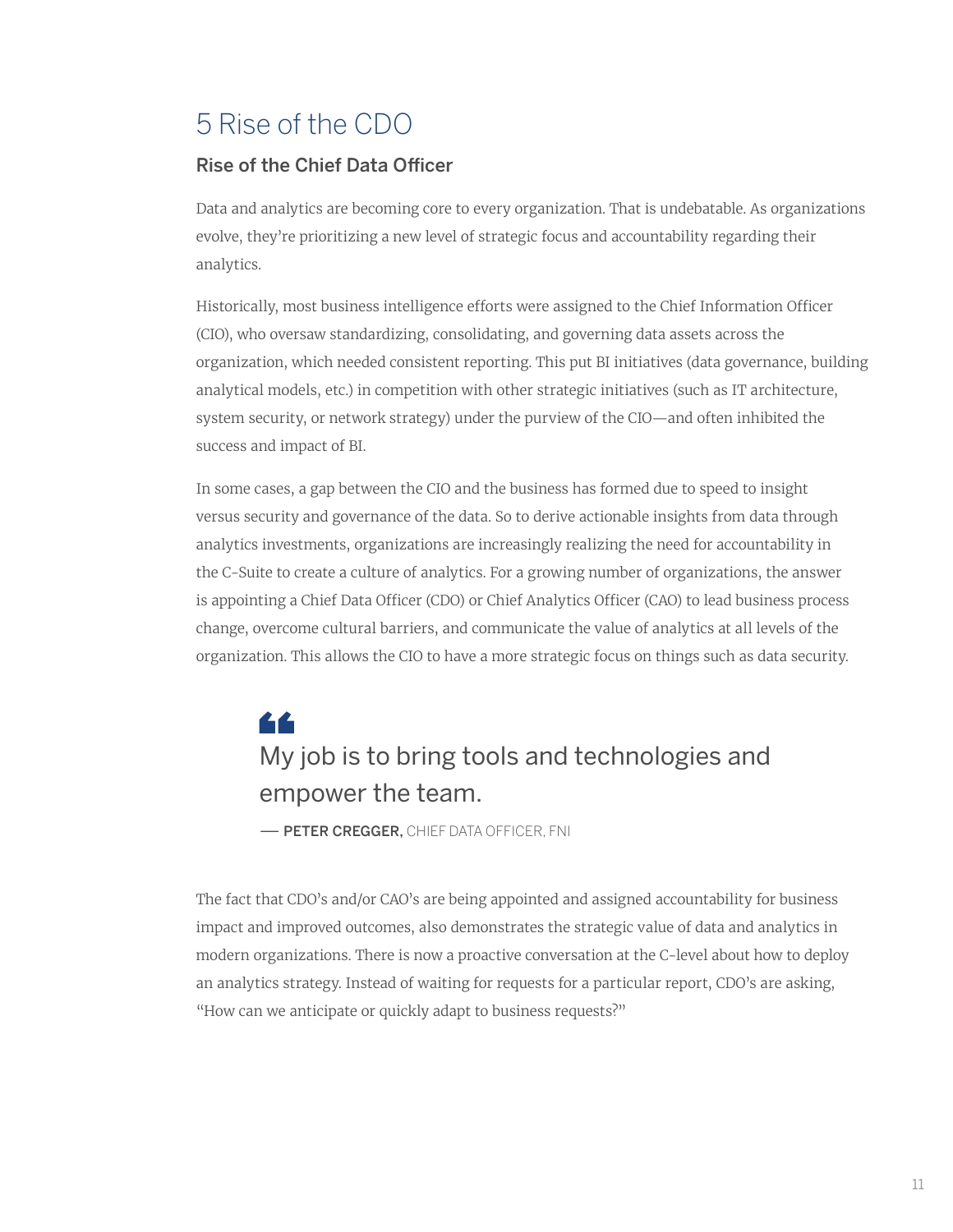To best facilitate a highly effective team under this C-level position, organizations are dedicating more money and resources. According to Gartner, 80 percent of large enterprises will have a CDO office fully implemented by 2020. Currently, the average number of employees in the office is 38, but 66 percent of organizations surveyed expect that the allocated budget for the office will grow.

Josh Parenteau, Tableau's Market Intelligence Director, notes that the role of the CDO is "outcome focused." He states that "it's not just about putting data into a data warehouse and hopefully someone uses it—they're there to define what the use is and make sure that you're getting value." This outcome focus is critical, especially as it aligns with the top three objectives in Gartner's 2016 CDO survey, which include greater customer intimacy, an increased competitive advantage, and an improvement in efficiency. These objectives are fueling companies like Wells Fargo, IBM, Aetna, and Ancestry to implement CDOs with the intent to take their data strategy to the next level, making the role of Chief Data Officer a business staple in 2018.



By 2019, 90 percent of large companies will have a CDO role in place. (Gartner)

By 2020, 50% of leading organizations will have a CDO with similar levels of strategy influence and authority as their CIO.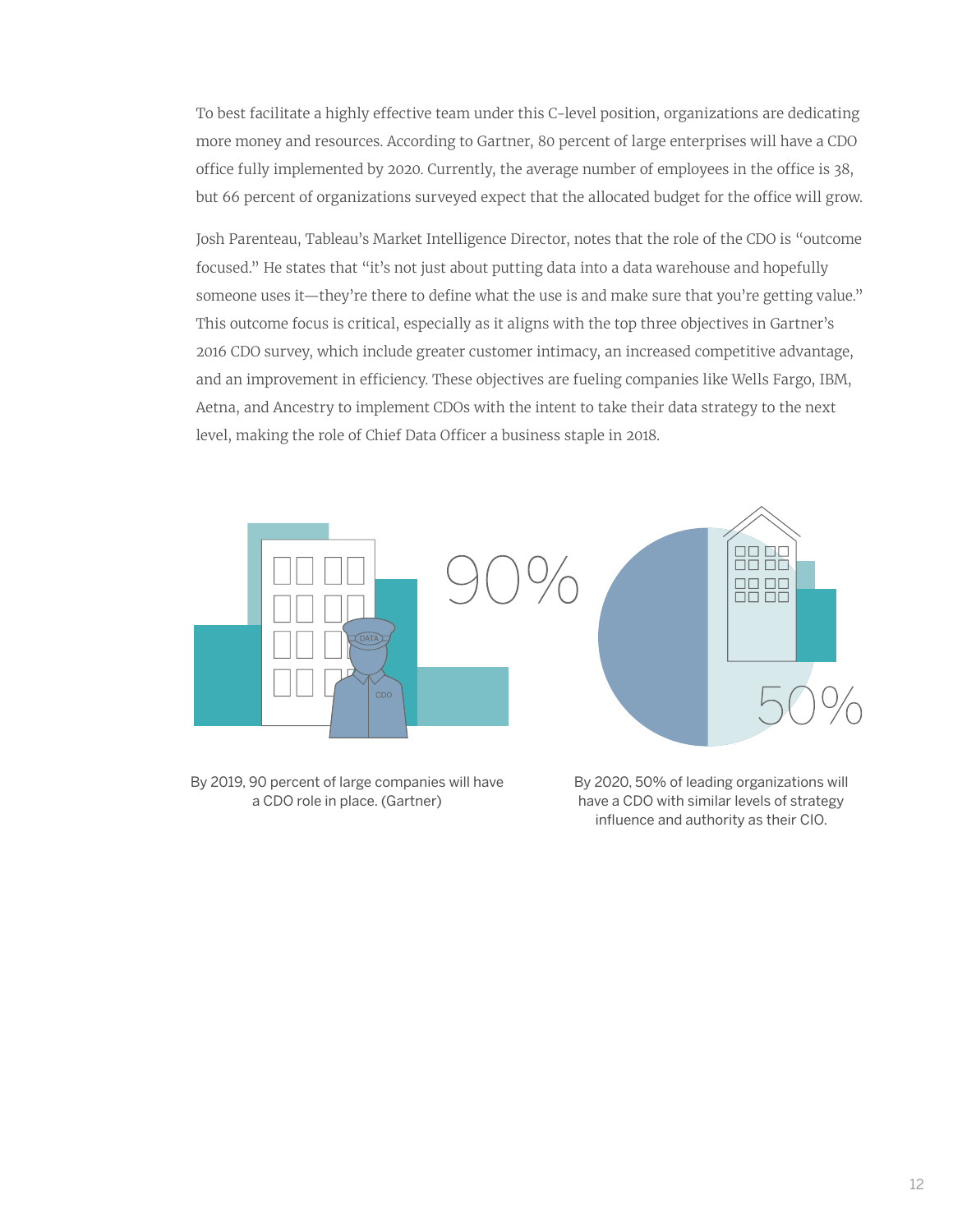### 6 Crowdsourced Governance

#### The Future of Data Governance is Crowdsourced

The modern business intelligence outfit has progressed from data and content lockdowns to the empowerment of business users everywhere to use trusted, governed data for insights. And as people are learning to use data in more situations, their input on better governance models has become a monumental force within organizations.

It's an understatement to say that self-service analytics has disrupted the world of business intelligence. The paradigm shifted to anyone having the capacity to create analytics leading to the asking and answering of critical questions across the organization. The same disruption is happening with governance. As self-service analytics expands, a funnel of valuable perspectives and information begins to inspire new and innovative ways to implement governance.

44 Governance is as much about using the wisdom of the crowd to get the right data to the right person as it is locking down the data from the wrong person.

— ELLIE FIELDS, SR. DIRECTOR OF DEVELOPMENT, TABLEAU

For the business user, the last responsibility they want is the security of the data. Good governance policies allow the business user to ask and answer questions, while allowing them to find the data they need, when they need it.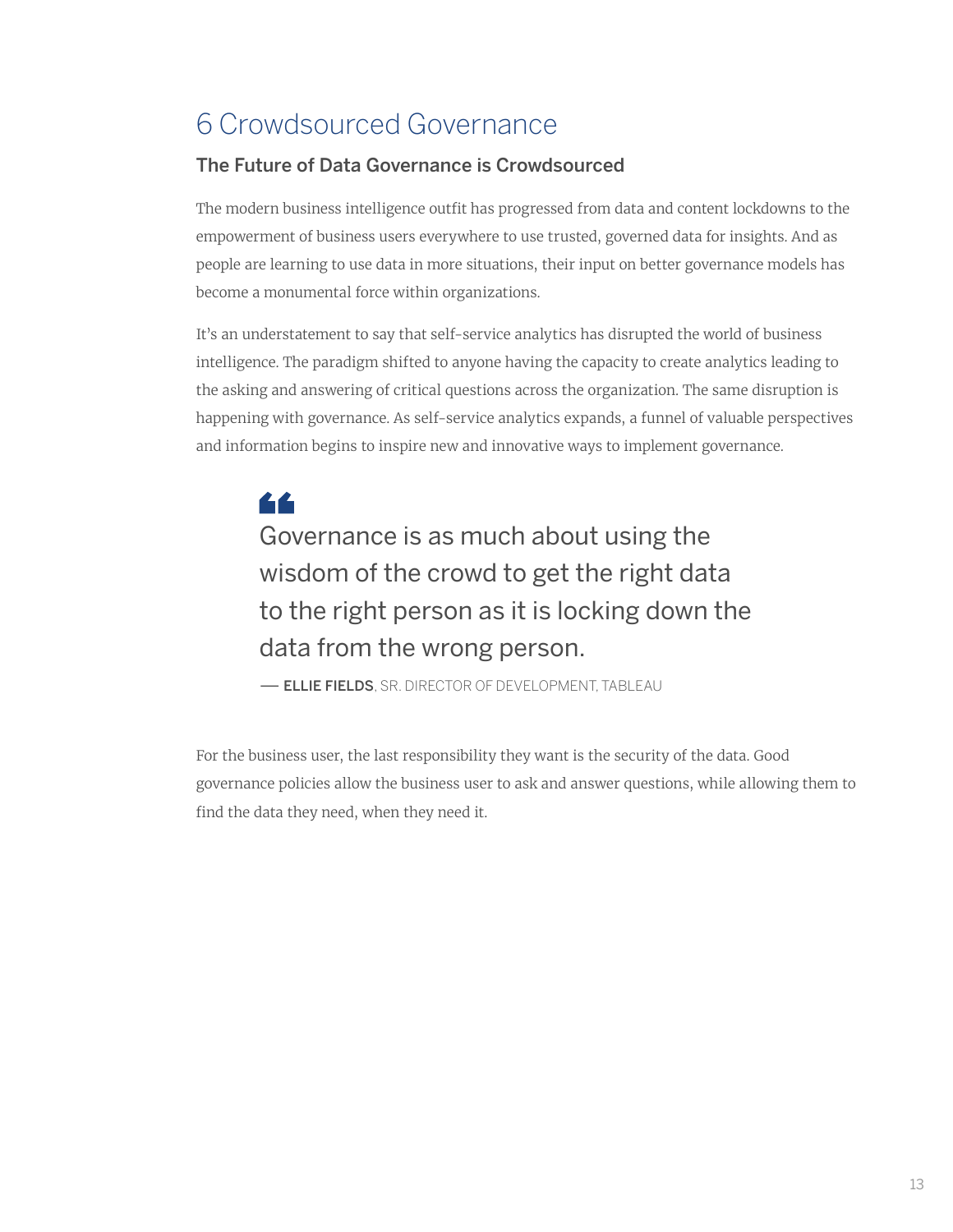BI and analytics strategies will embrace the modern governance model: IT departments and data engineers will curate and prepare trusted data sources, and as self-service is mainstreamed, end users will have the freedom to explore data that is trusted and secure. Top-down processes that only address IT control will be discarded in favor of a collaborative development process combining the talents of IT and end users. Together, they will identify the data that is most important to govern and create rules and processes that maximize the business value of analytics without compromising security.



45% of data citizens say that less than half of their reports have good quality data. (Collibra)

61% of C/V Suite leaders say their own companies' decision-making is only somewhat or rarely data driven. (PwC)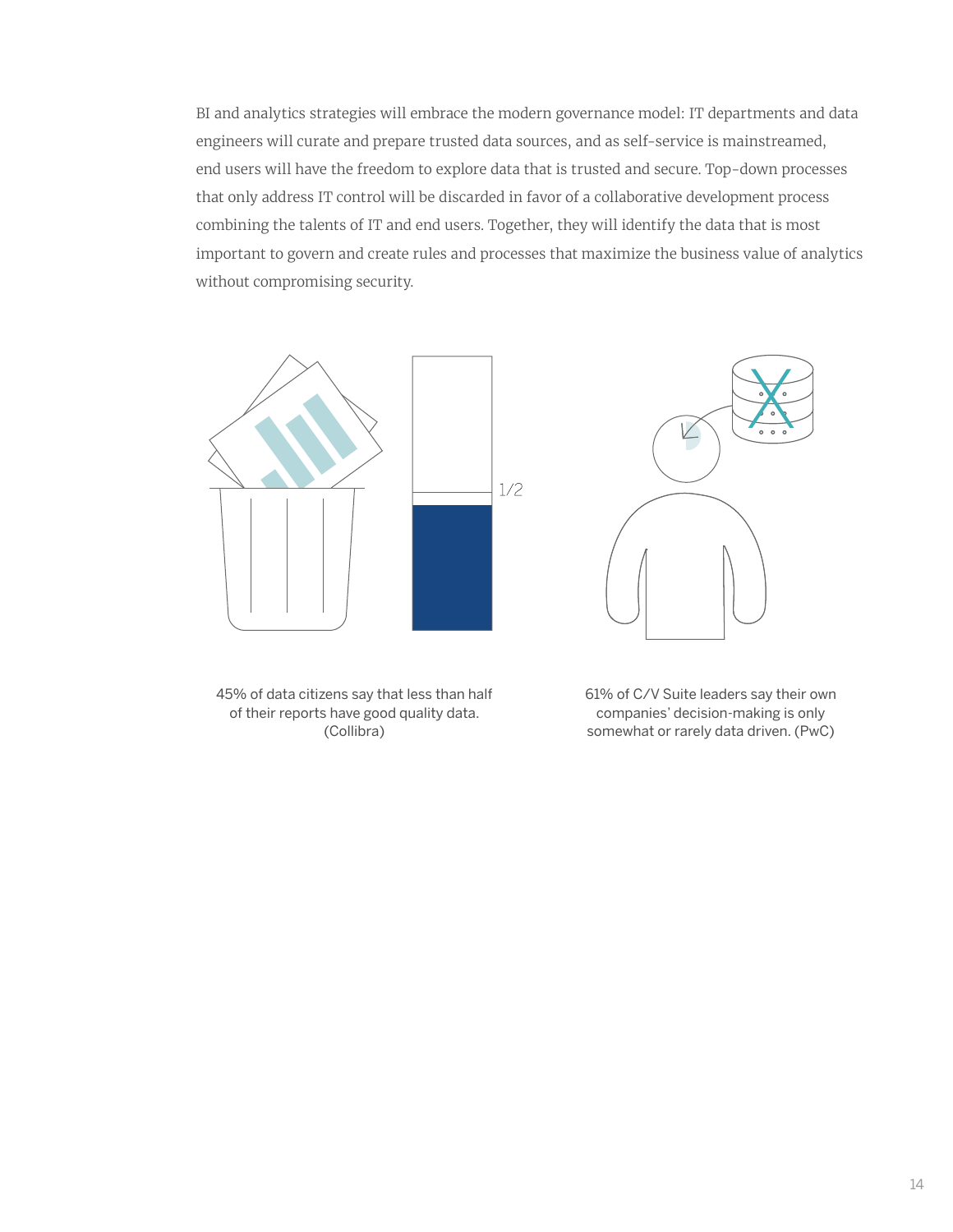### 7 Data Insurance

#### Vulnerability Leads to a Rise in Data Insurance

For many companies, data is a critical business asset. But how do you measure the value of that data? And what happens when that data is lost or stolen? As we have seen with recent high profile data breaches, a threat to a company's data can be crippling and potentially cause irreparable damage to the brand.

According to a 2017 study by the Ponemon Institute, the average total cost of a data breach was estimated at \$3.62 million.

But are companies doing everything they can to protect and insure their data? One industry rapidly growing in response to data breaches is the cybersecurity insurance market. This industry has seen 30 percent year-over-year growth, with the industry set to reach \$5.6bn in annual gross written premium by 2020. (AON)

Cyber & privacy insurance covers a business' liability for a data breach in which the customer's personal information is exposed or stolen by a hacker.

However, even with the market's growth and the continued threat of data breaches, only 15 percent of U.S. companies have an insurance policy that covers data breaches and cybersecurity. Furthermore, when you look at those 15 percent of U.S. companies covered, a majority come from large, established financial institutions.

#### 66 You have to decide where the pain point is. What is the real risk to your business? **- PETER CREGGER** CHIEF DATA OFFICER, FNI

The need for policies with financial institutions is clear. But the trend will broaden to other verticals because nobody is immune to the threat of a data breach.

Doug Laney, Gartner Analyst, recently wrote a book titled, "Infonomics: How to Monetize, Manage, and Measure Information for Competitive Advantage." He gives distinct models on how companies across all industries can review the value of their data, both in non-financial models and financial models.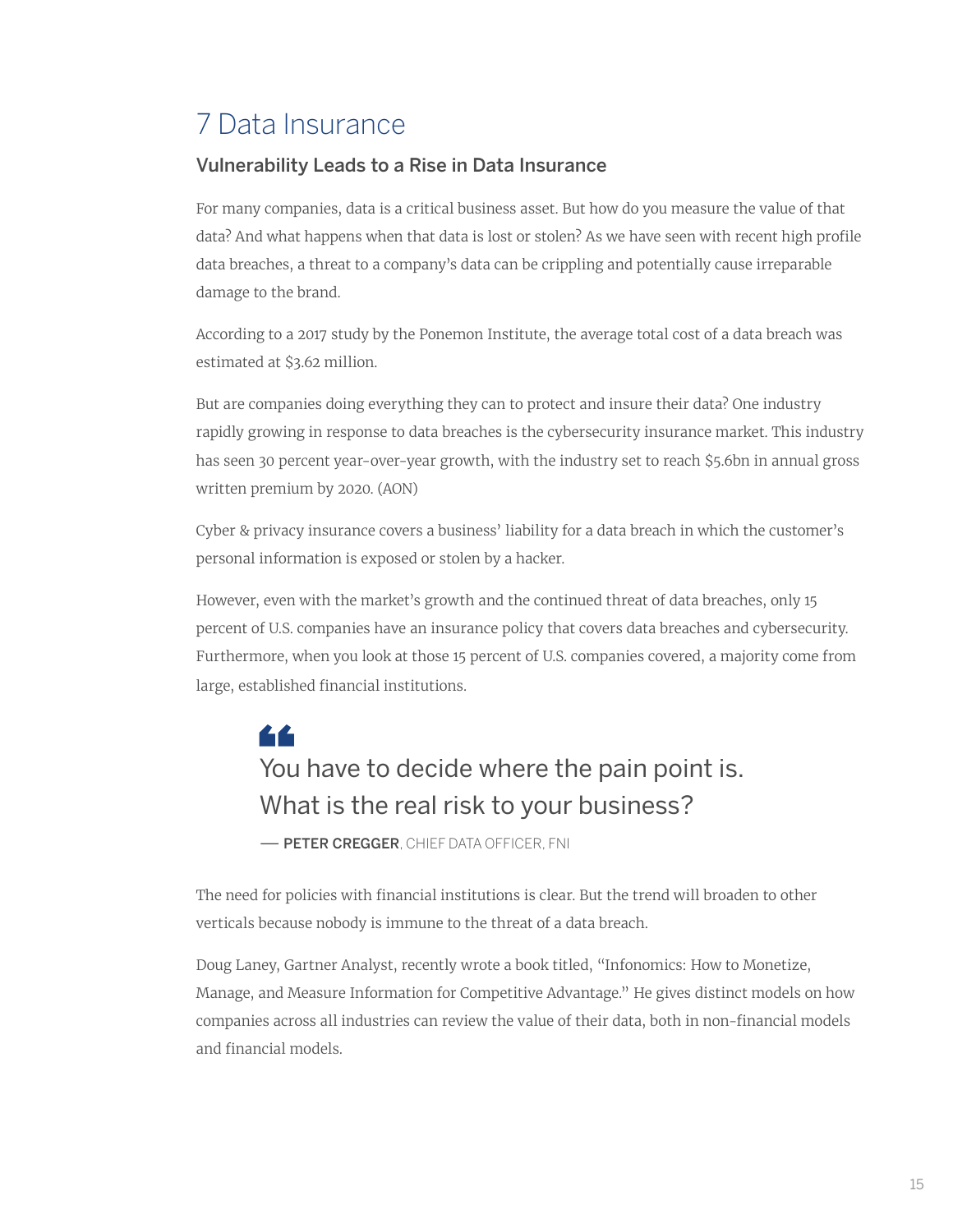Non-financial models focus on the intrinsic value, the business value, and the performance value of the data. These values can measure a company's uniqueness, accuracy, relevancy, internal efficiencies and overall impact on its usage.

Financial models focus on the cost value, the economic value, and the market value of the data. These values can measure the cost of acquiring data, administering the data internally, and the value of selling or licensing your data.

Data as a commodity means its value will only increase, and ultimately drive new questions and conversations around how this raw material will continue to project companies to greater heights and advantages. And like any product, what good is it if it can be pilfered without consequence?



The average total cost of a data breach was estimated at \$3.62 million. (Ponemon)



Only 15% of US companies have an insurance policy specifically for their data. (Ponemon)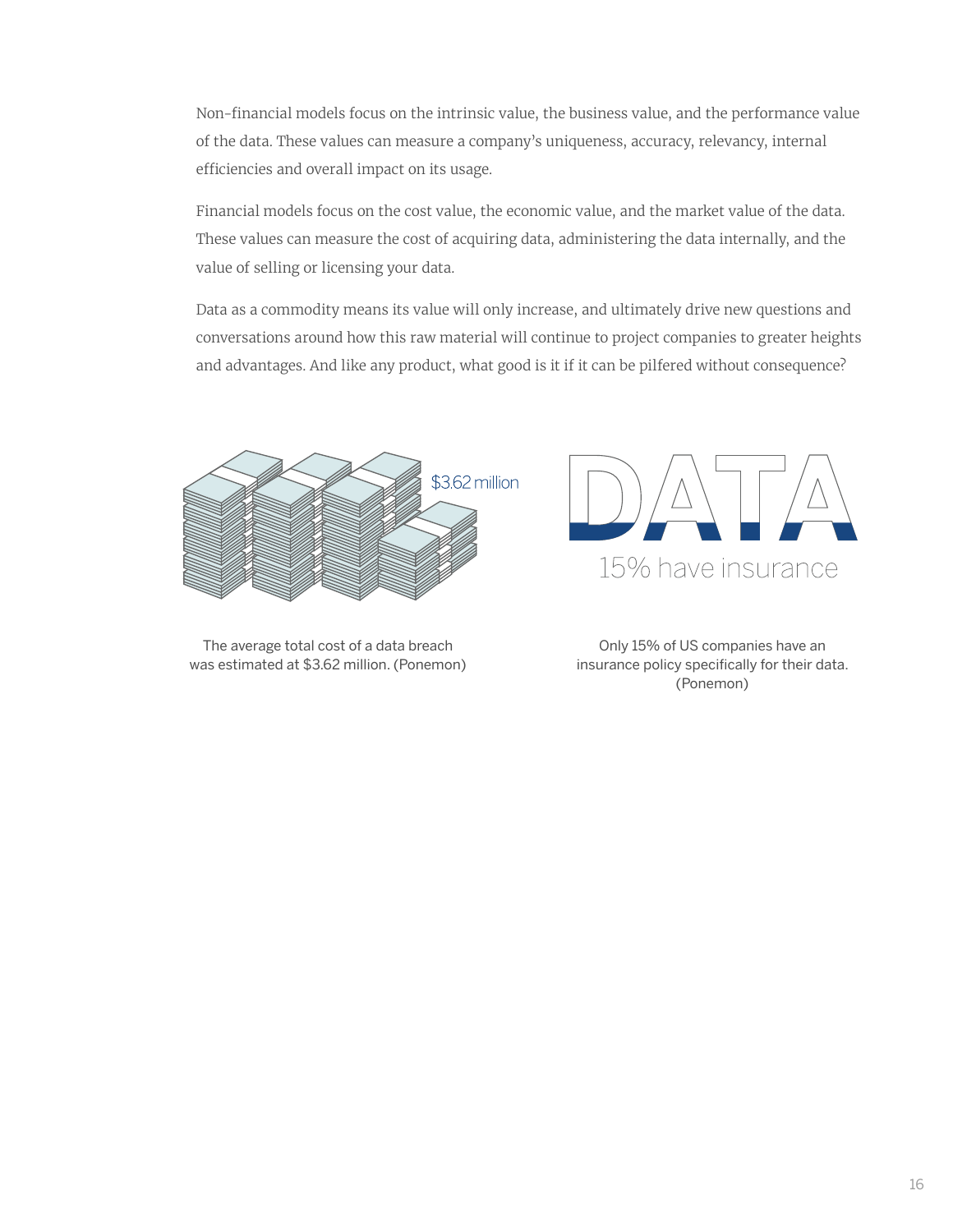### 8 Data Engineer Role

#### Increased prominence of the data engineer role

Here is a certainty: you can't create a dashboard without having all of your charts built out so you can understand the story you're trying to communicate. Another principle you likely know: you can't have a reliable data source without first understanding the type of data that goes into a system and how to get it out.

Data engineers will continue to be an integral part of an organization's movement to use data to make better decisions about their business. Between 2013 and 2015, the number of data engineers more than doubled. And as of October 2017, there were over 2,500 open positions with "data engineer" in the title on LinkedIn, indicating the growing and continued demand for this specialty.

### 44 Data engineers play a fundamental part in enabling self-service for the modern analytics platform.

— FRANCOIS AJENSTAT, CHIEF PRODUCT OFFICER, TABLEAU

So what is this role and why is it so important? The data engineer is responsible for designing, building, and managing a business's operational and analytics databases. In other words, they are responsible for extracting data from the foundational systems of the business in a way that can be used and leveraged to make insights and decisions. As the rate of data and storage capacity increases, someone with deep technical knowledge of the different systems, architecture, and the ability to understand what the business wants or needs starts to become ever more crucial.

Yet, the data engineer role requires a unique skillset. They need to understand the backend, what's in the data, and how it can serve the business user. The data engineer also needs to develop technical solutions to make the data is usable.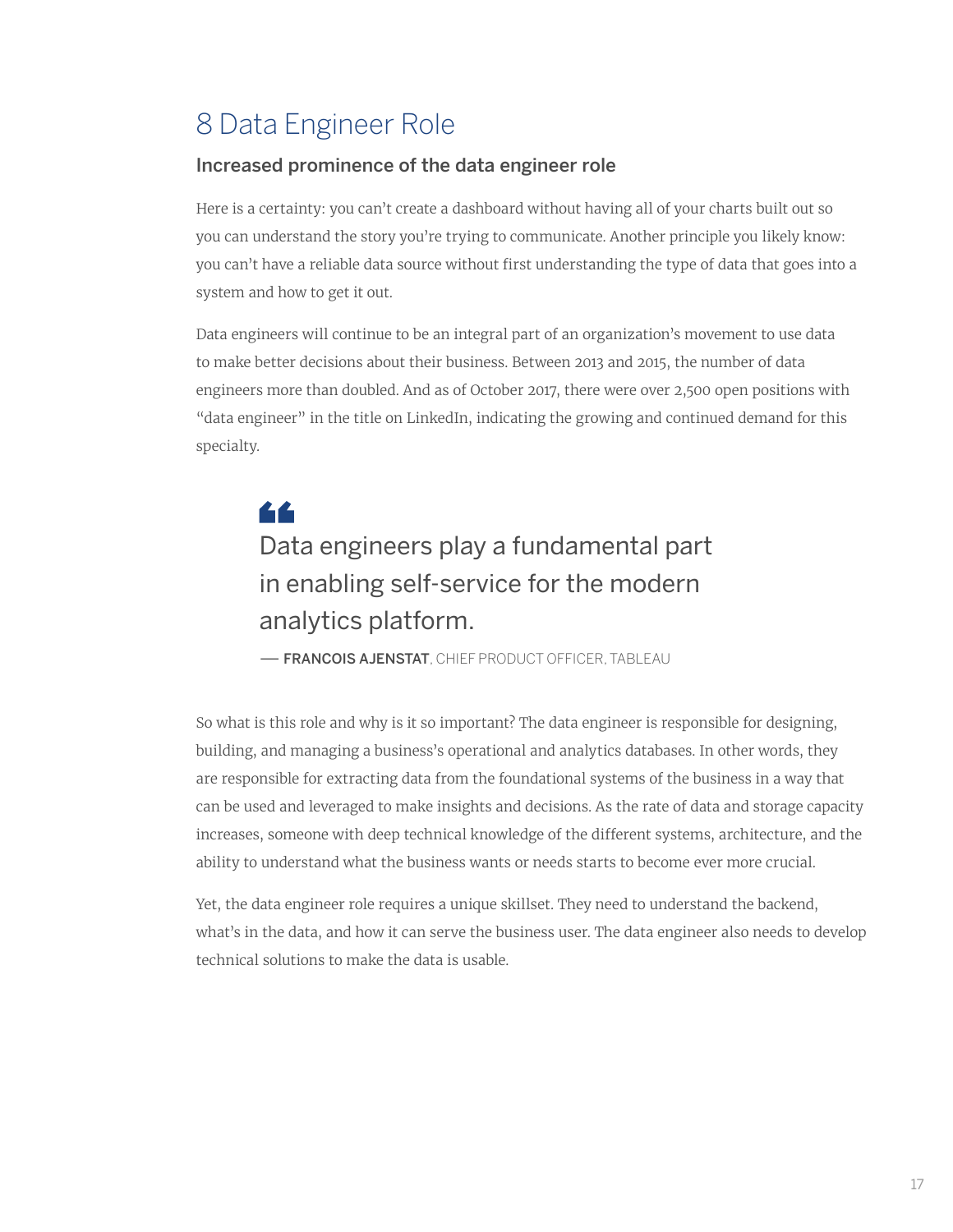In the words of Michael Ashe, Senior Recruiter for Tableau, "I'm no spring chicken. I've been in technical recruiting for over 17 years. And it's no surprise that data and storage capacity has continued to grow—I've seen it happen in quantum leaps. The data will always need tweaking. Businesses need to plug into this role. They need to dive into specific data to make business decisions. The data engineer most definitely will continue to grow as a role.



A 2016 Gartner study found respondent organizations were losing an average of \$9.7M annually as a result of poor data quality.

Data scientists and analysts can spend as much as 80% of their time cleaning and preparing data. (TechRepublic)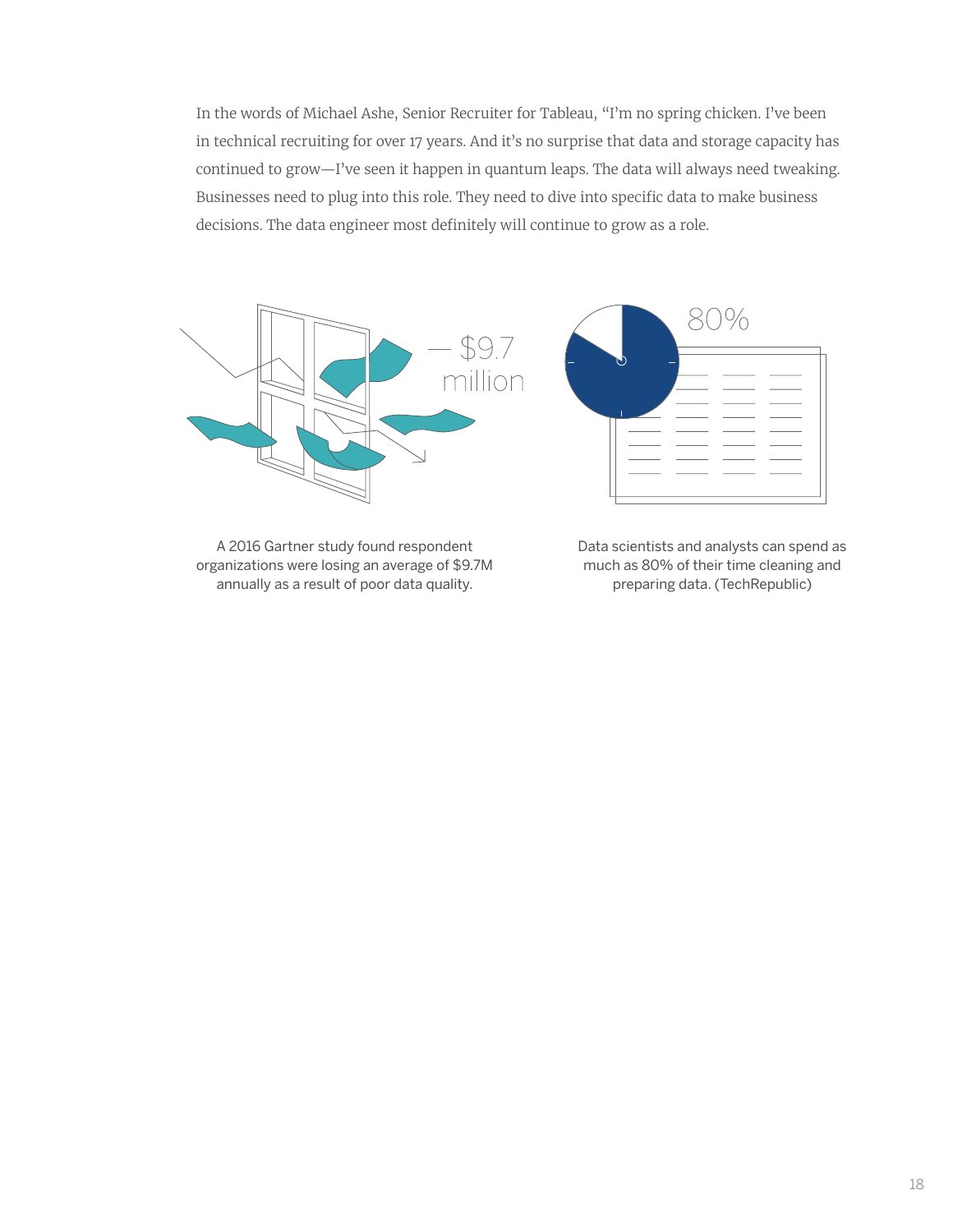### 9 Location of things

#### The Location of Things will Drive IoT Innovation

It's an understatement to say that the proliferation of the internet of things (IoT) has driven monumental growth in the number of connected devices we see in the world. All of these devices interact with each other and capture data that is making a more connected experience. In fact, Gartner predicts that by 2020 the number of IoT devices available to consumers will more than double "with 20.4 billion IoT devices online."

Even with this growth, the use cases and implementation of IoT data hasn't followed the same desirable path. Companies have concerns about security, but most don't have the right organizational skill sets or the internal technical infrastructure with other applications and platforms to support IoT data.

44 When most people think location or geospatial, they think of it as a dimension. It's something I'm going to analyze... the new trend is that it is becoming an input into the analytical process.

— JOSH PARENTEAU, MARKET INTELLIGENCE DIRECTOR, TABLEAU

One positive trend we are seeing is the usage and benefits of leveraging location-based data with IoT devices. This subcategory, termed "location of things," provides IoT devices with sensing and communicates their geographic position. By knowing where an IoT device is located, it allows us to add context, better understand what is happening and what we predict will happen in a specific location.

For companies and organizations seeking to capture this data collection, we are seeing different technologies being used. For example, hospitals, stores, and hotels have begun to use Bluetooth Low Energy (BLE) technology for indoor location services, which were typically difficult for GPS to provide contextual location. The technology can be used to track specific assets, people and even interact with mobile devices like smartwatches, badges or tags in order to provide personalized experiences.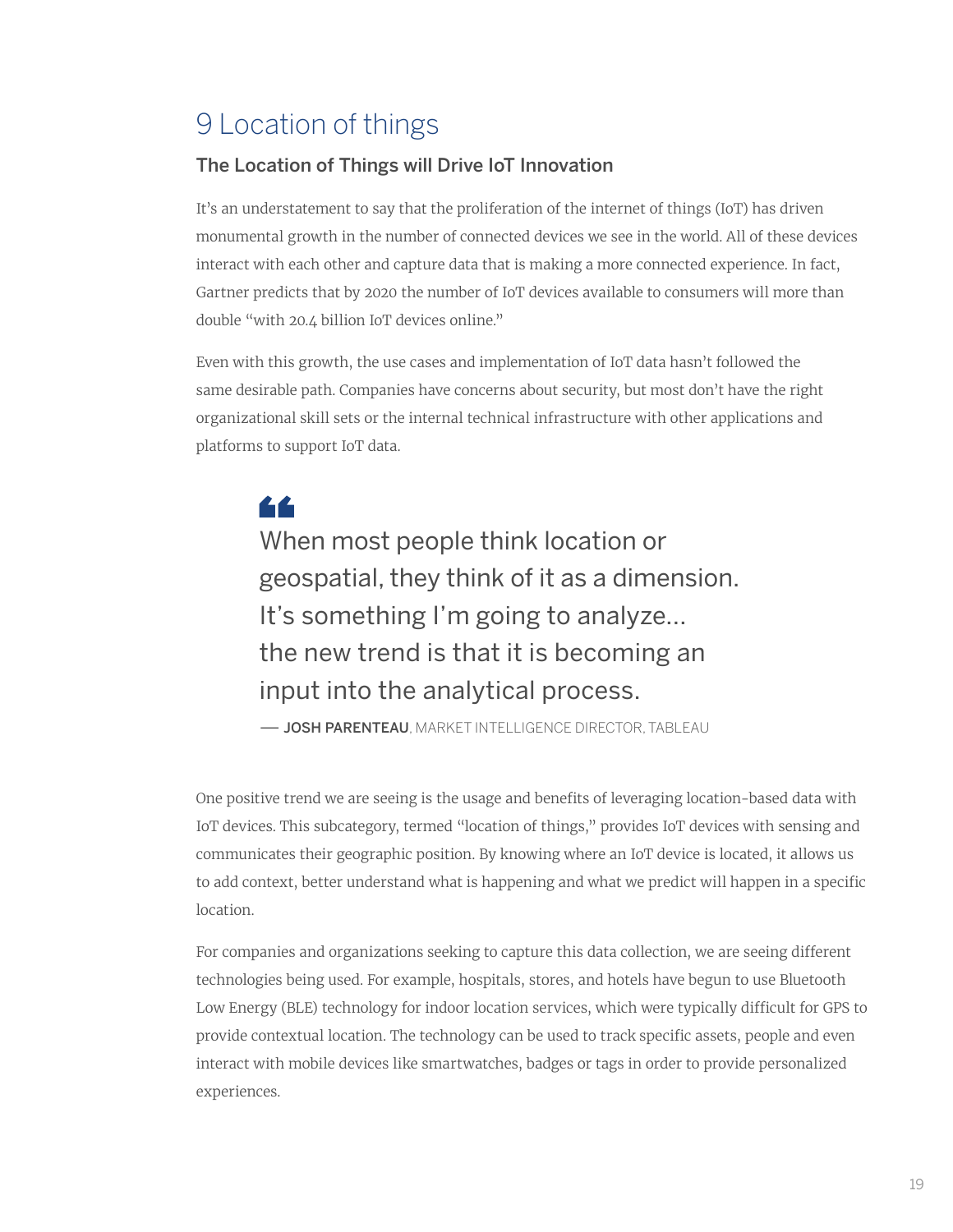As it relates to analyzing the data, location-based figures can be viewed as an input versus an output of results. If the data is available, analysts can incorporate this information with their analysis to better understand what is happening, where it is happening, and what they should expect to happen in a contextual area.



IoT endpoints will grow to 30 Billion by 2020. (IDC)

Explosive growth of IoT is expected, exceeding more than \$5 billion by yearend 2020. (Gartner)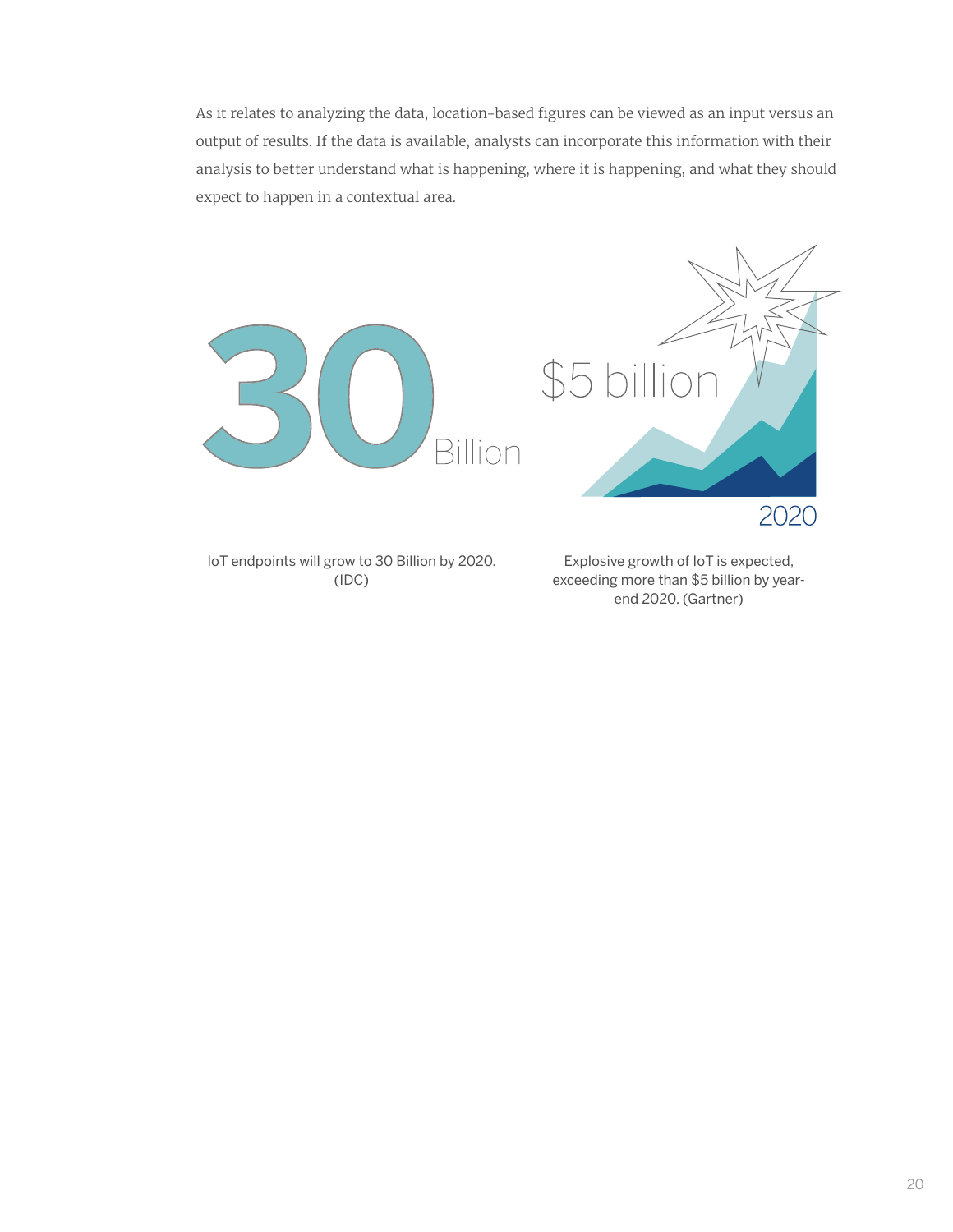#### 10 Academics Investment

#### Universities Double Down on Data Science & Analytics Programs

North Carolina State University is home to the first Master of Science Analytics program. The MSA is housed within their Institute of Advanced Analytics (IAA), a data hub with the mission to "produce the world's finest analytics practitioners—individuals who have mastered complex methods and tools for large-scale data modeling [and] who have a passion for solving challenging problems…" As the first of its type, the NC State program has foreshadowed academia's pronounced investment in data science and analytics curriculum.

Earlier this year, the University of California, San Diego launched a first for their institution—an undergraduate major and minor in data science. They didn't stop there. The university also made plans, supercharged by an alumnus donation, to create a data science institute. Following suit, UC Berkeley, UC Davis, and UC Santa Cruz have all increased their data science and analytics options for students, with demand exceeding expectations. But why?

44 I'm constantly surprised by what the students come up with, and blown away with how they're able to just intuitively look at the data and play with the data and come up with some visualizations.

— ROBYN RASHKE. PROFESSOR, UNIVERSITY OF NEVADA - LAS VEGAS

According to a recent PwC study, 69 percent of employers by the year 2021 will demand data science and analytics skills from job candidates. In 2017, Glassdoor also reported that "data science," for the second consecutive year, was a "top job." As demand from employers grows, the urgency to fill a funnel of highly-skilled data fiends becomes more critical. But there's a reality gap. The same PwC report cites that only 23 percent of college graduates will have the necessary skills to compete at the level employers demand. A recent MIT survey found that 40 percent of managers are having trouble hiring analytical talent.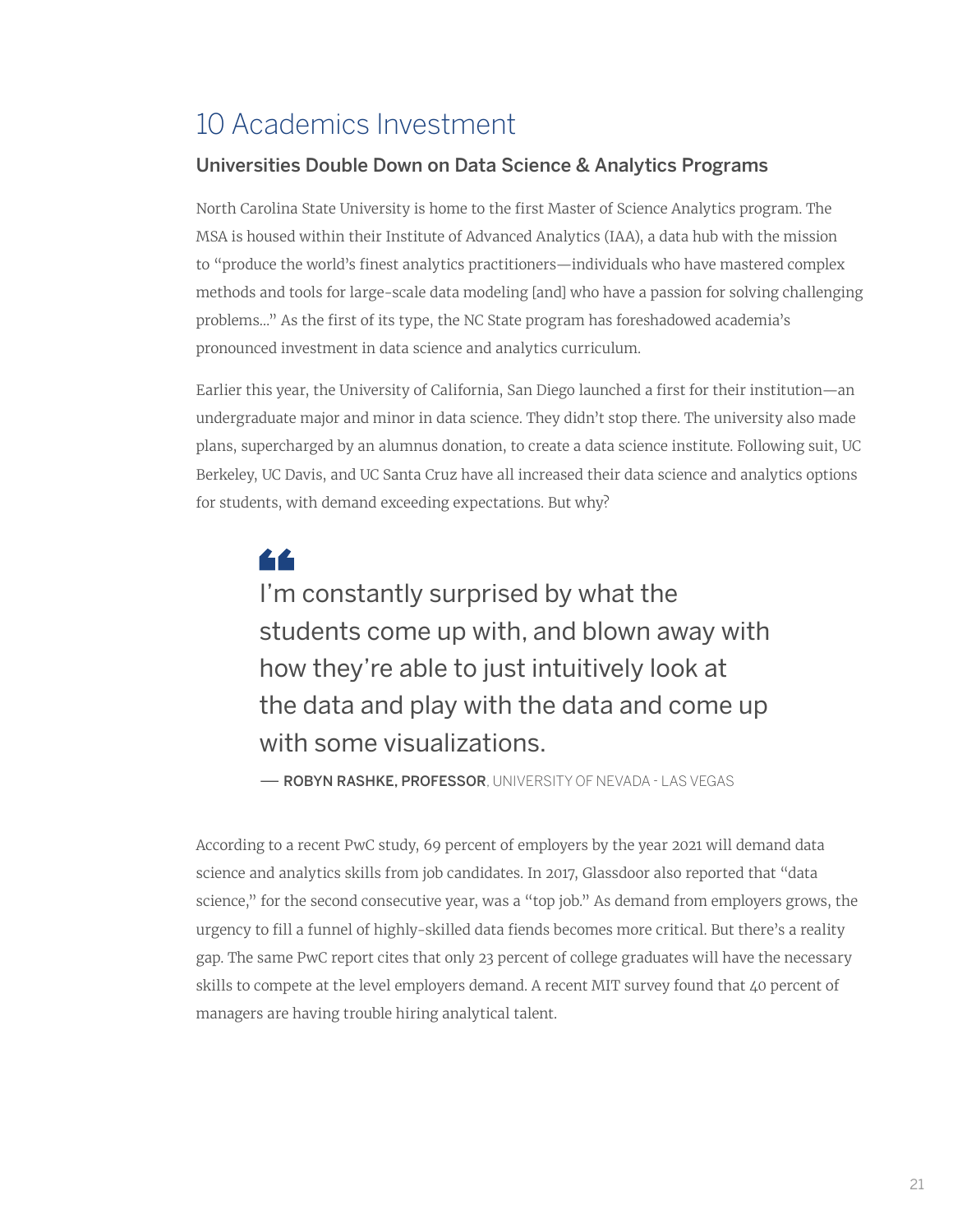The hard skills of analytics are no longer an elective; they are a mandate. 2018 will begin to see a more rigorous approach to making sure students possess the skills to join the modern workforce. And as companies continue to refine their data to extract the most value, the demand for a highly data-savvy workforce will exist — and grow.



By 2021, 69% of employers will demand data science and analytics as a critical skill set of job candidates. (PWC)



A recent MIT survey found that 40% of managers have had trouble hiring analytical talent. (MIT)